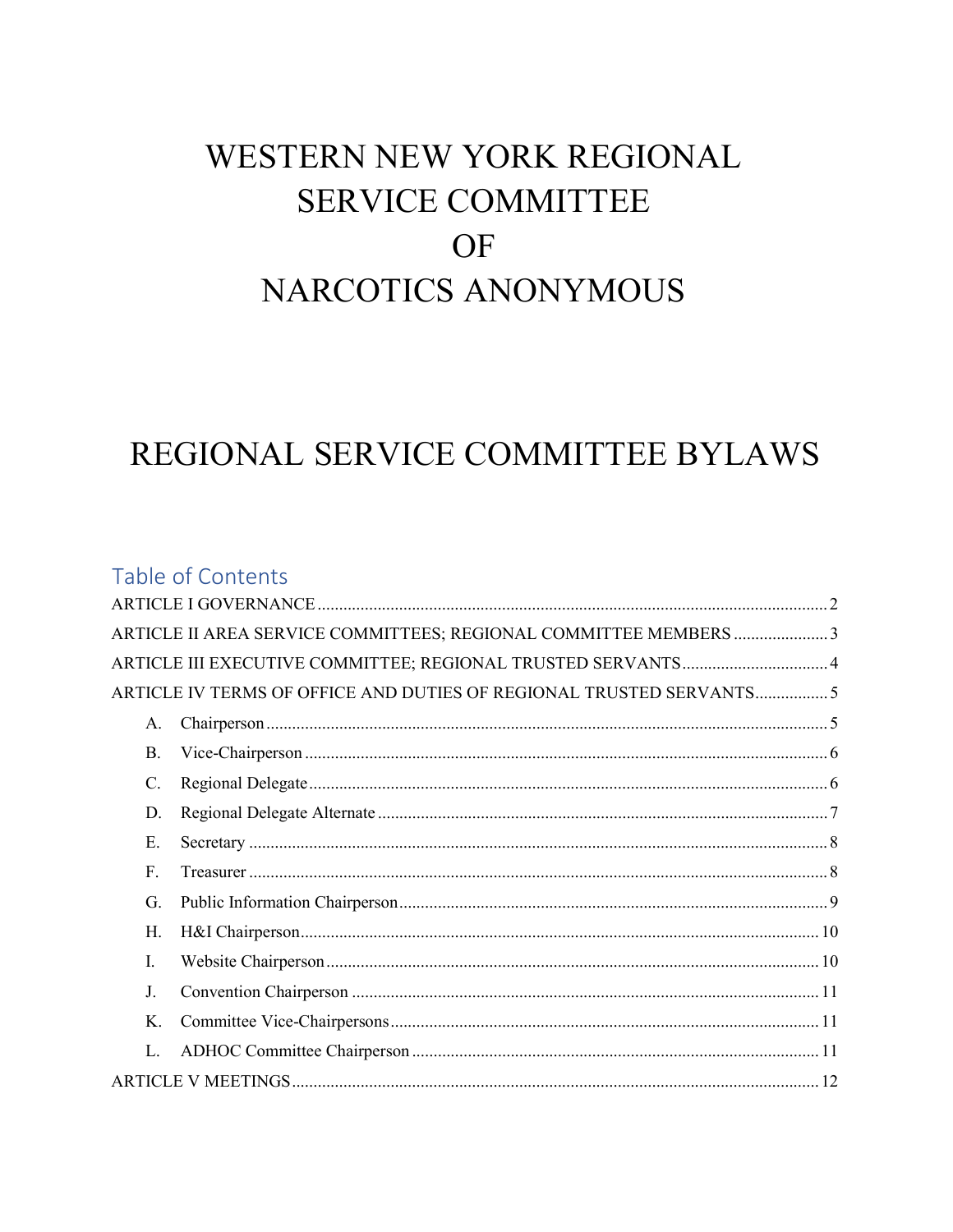| ARTICLE VI ELECTIONS AND APPOINTMENTS OF REGIONAL TRUSTED SERVANTS15 |  |
|----------------------------------------------------------------------|--|
|                                                                      |  |
|                                                                      |  |
|                                                                      |  |
|                                                                      |  |

### ARTICLE I GOVERNANCE

- A. Corporate Name and Status this body is the Western New York Regional Service Committee of Narcotics Anonymous, Inc., herein after referred to as the "WNYRSCNA," "the RSC," the "Corporation" or the " Committee." The Corporation is a not-for-profit corporation formed under the Not-for-Profit Corporation Law of the State of New York.
- B. Relation to Narcotics Anonymous As more fully provided hereinafter, WNYRSCNA is a Committee made up of volunteer members of Narcotics Anonymous, and is directly responsible to the Area Service Committees of the region ("ASCs").
- C. Relation to Area Service Committees At the inception of WNYRSCNA, the geographic boundaries included the following counties of Western New York: Niagara, Orleans, Erie, Genesee, Wyoming, Allegheny, Cattaraugus, and Chautauqua. The RSC may admit other Area Service Committees as becomes necessary or relevant, and after careful consideration of the potential effect on other regions, at any regular scheduled or special meeting of the RSC. As more fully provided in these By-Laws, each ASC shall be represented by a Regional Committee Member ("RCM") and an Alternate.
- D. General As more fully provided in these By-Laws, the Corporation shall be governed by the Area Service Committees (through their Regional Committee Members and Alternates), the Executive

Committee, and the Regional Trusted Servants. For purposes of the New York Not-for-Profit Corporation Law, (a) the Area Service Committees (sometimes referred to in these By-Laws as the "Voting Members") shall be deemed the voting members of the Corporation and shall be those persons who have the right to vote on matters required by such statute to be voted upon by "members," (b) the Executive Committee, which consists of the Chairperson, Vice-Chairperson, Treasurer, Secretary, Regional Delegate and Regional Delegate Alternate, shall be deemed the board of directors and the officers of the Corporation, and (c) the Regional Trusted Servants shall be deemed members of the committees of the Corporation to which they are appointed or, in the case of ADHOC Committee Chairpersons, agents of the Corporation with the limited powers and authority granted under these By-Laws. To that end, (a) all votes by the ASCs, including without limitation votes on matters of Group Conscience, shall be deemed votes in their capacity as Voting Members, (b) all actions by the Executive Committee, including without limitation votes on matters of regional business, shall be deemed actions in its capacity as the board of directors, (c) all actions by individual members of the Executive Committee in furtherance of their individual duties under these By-Laws shall be deemed actions in their capacities as officers, and (d) all actions by other Regional Trusted Servants, including without limitation votes on matters of regional business, shall be deemed actions in their capacities as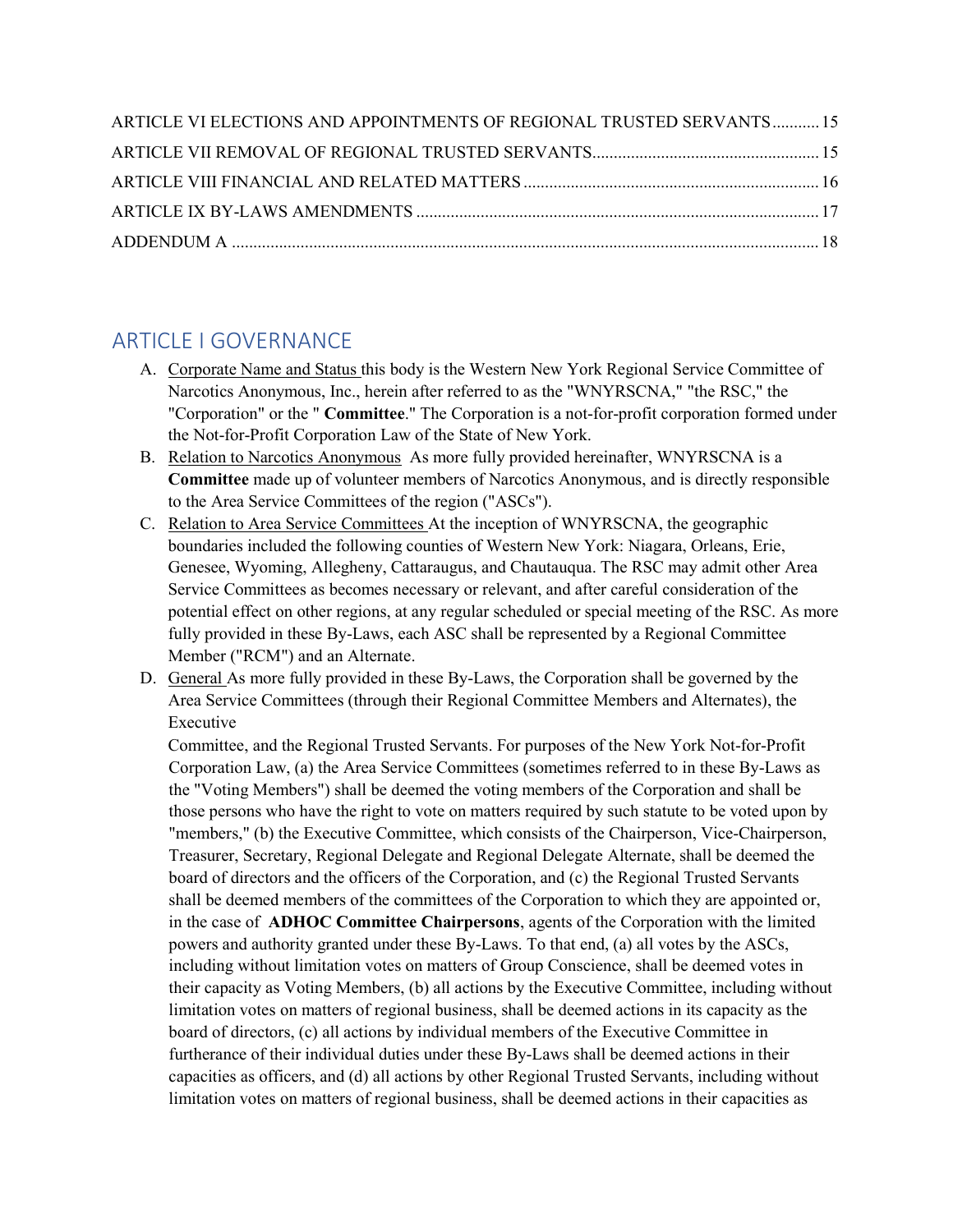regional trusted servants. In these By-Laws, "meetings of the Corporation" shall be deemed to be (a) meetings of the ASCs (in their capacities as Voting Members), (b) meetings of the Executive Committee (in its capacity as the board of directors), (c) meetings of the committee chairpersons (ADHOC or standing), or (d) meetings of one or more of those bodies simultaneously, as the case may be. General references to "members" or the "membership" in these By-Laws shall, unless the context clearly requires otherwise, refer collectively to the ASCs, RCMs, and Regional Trusted Servants.

- E. Purposes Consistent with, but not in expansion of, the Certificate of Incorporation of the Corporation, the purpose of WNYRSCNA is threefold:
	- 1) To provide communication between Narcotics Anonymous World Services Incorporated, the member Area Service Committees and their subcommittees.
	- 2) To provide services and assistance to the member Area Service Committees as needed, requested, or directed.
	- 3) To provide those services, assistance, and communication, and the activities associated with providing them, in accordance with the 12 Traditions of Narcotics Anonymous, the 12 Concepts of Narcotics Anonymous service, and the Local Guide to Service.
- F. Qualifications No person is eligible to be an RCM, Alternate, member of the Executive Committee, Regional Trusted Servant or officer unless such person is a member of Narcotics Anonymous and clean. In addition, each member of the Executive Committee must be at least the age of 18 years, pursuant to the requirements of the New York Not-for-Profit Corporation Law.
- B. Observers Members of Narcotics Anonymous who are not RCM's, Alternates, or Regional Trusted Servants may be permitted to attend meetings of the Corporation. Such persons shall be referred to as Observers. Observers shall have the specific right to request the floor for purpose of debate. This request shall be made only through the Chairperson of this Committee. Nothing in these By-Laws shall entitle any Observer to make any motion or second, to vote or to exercise any management or other right or responsibility. No Observer shall have any power to bind, or otherwise act as agent for, the Corporation. Observers shall not be deemed members, directors, or officers of the Corporation for any purpose, including without limitation, the Not-for-Profit Corporation Law. Observers shall have no liability for any act of the Corporation.

# ARTICLE II AREA SERVICE COMMITTEES; REGIONAL COMMITTEE **MEMBERS**

- A. ASCs, RCMs and Alternates Each ASC shall designate (a) one of its members to serve as its Regional Committee Member, who shall act as the ASC's representative to the Corporation, and (b) another of its members to serve as an Alternate to such representative. The Alternate shall act on behalf of the RCM in the absence of the RCM. As provided in Article I of these By-Laws, the ASCs shall constitute the Voting Members of the Corporation.
- B. Voting Each ASC shall be entitled to one vote on matters to be voted upon by Voting Members, including without limitation matters of Group Conscience. Each vote by an ASC is cast by an RCM or, in the absence of an RCM, by the RCM's Alternate. Each RCM shall be entitled to one vote on all matters before the Regional Trusted Servants. An ASC can vote in the absence of the RCM and RCM Alternate, by sending an area representative,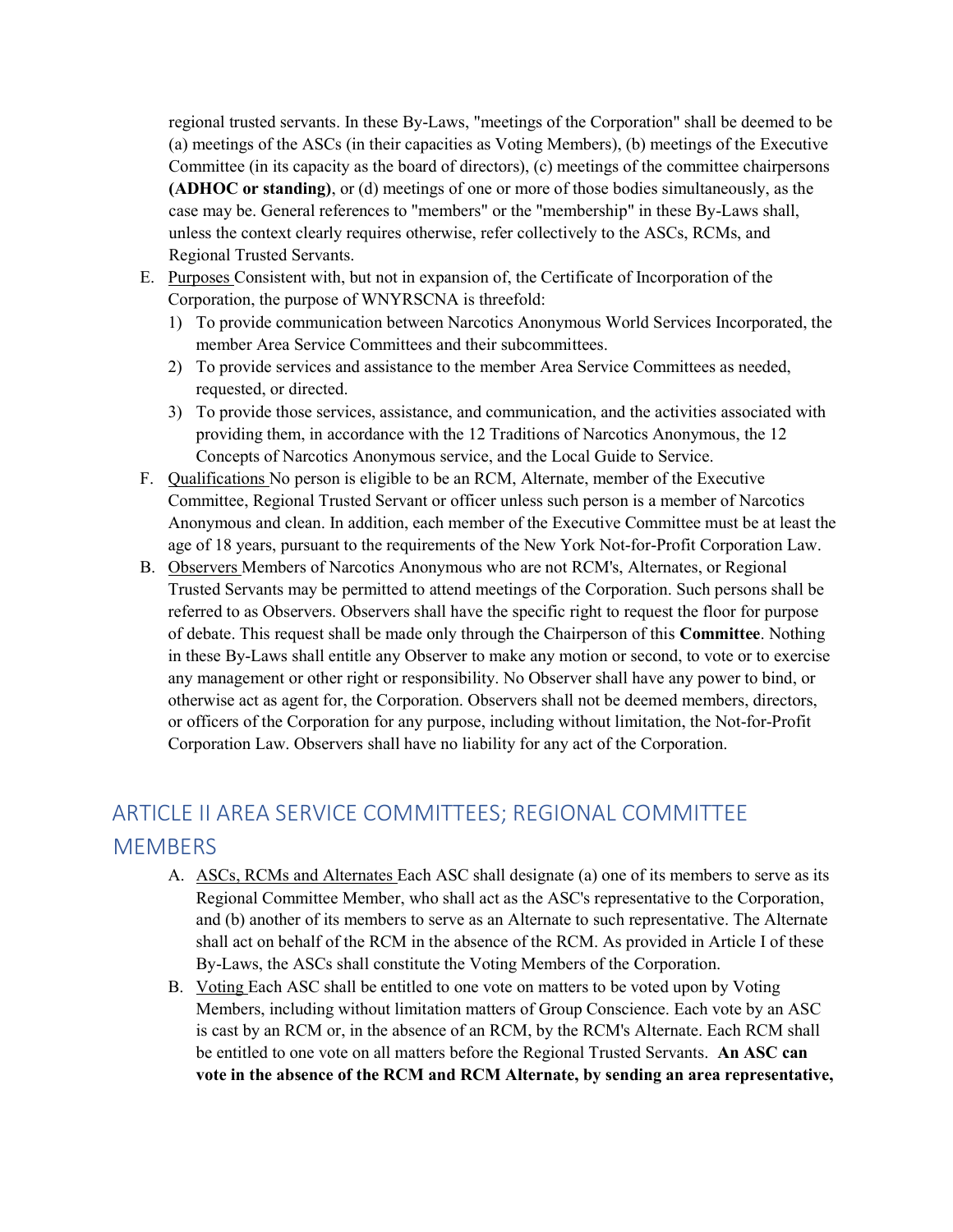with a written report on matters that have been brought before their body as a Group Conscience/Vote of Confidence.

- C. Loss of Voting Rights The absence of an RCM and his or her Alternate from any two consecutive regularly scheduled meetings of the Corporation shall result in the immediate and automatic loss of the ASC's and RCM's membership for all purposes, including without limitation, voting and being counted for quorum calculation purposes, except that notices of subsequent meetings shall continue to be sent. Such loss of membership shall be reversed automatically upon the resumption of attendance at a subsequent meeting of the Corporation.
- D. Evidence of Membership ASC membership in the corporation shall be evidenced by the inclusion of each ASC's name, and the names of its RCM and Alternate, in a list to be maintained under the direction of the Secretary.

### ARTICLE III EXECUTIVE COMMITTEE; REGIONAL TRUSTED SERVANTS

- A. Management of Corporate Affairs As more fully provided in Article I of these By-Laws, for purposes of the New York Not-for-Profit Corporation Law, (1) the Executive Committee shall be deemed the board of directors of the Corporation, (2) the Chairperson, Vice-Chairperson, Treasurer, Secretary, Regional Delegate (RD), and Regional Delegate Alternate (RDA) shall be deemed the officers of the Corporation, and (3) the other Regional Trusted Servants shall have the power and authority granted by these By-Laws.
- B. Executive Committee The Executive Committee shall consist of the Chairperson, Vice Chairperson, Treasurer, Secretary, Regional Delegate, and Regional Delegate Alternate. The Executive Committee may increase or decrease their number by a vote of a majority of the entire Executive Committee (that is, by vote of a majority of the Executive Committee calculated as if there were no vacancies), but the number of persons constituting the entire Executive Committee shall at no time be less than **four**. No decrease in the number of Executive Committee members shall shorten the term of any incumbent Executive Committee member. Each of the Chairperson, Vice-chairperson, Secretary, Treasurer, Regional Delegate (RD), and Regional Delegate Alternate (RDA), simultaneously with their election or appointment to such office, shall be deemed elected or appointed as a member of the Executive Committee and shall remain a member of the Executive Committee until the next meeting for the election of his or her successor and until such successor has been elected and qualified.
- C. Regional Trusted Servants The Regional Trusted Servants shall consist of the: (1) Chairperson, (2) Vice-chairperson, (3) Secretary, (4) Treasurer, (5) Regional Delegate (RD), (6) Regional Delegate Alternate (RDA), and (7) Chairs of all WNYRSCNA committees (Standing or Ad Hoc) elected or appointed by the WNYRSCNA. Each of the Regional Trusted Servants shall hold office until the conclusion of the meeting when their successor is elected.
- D. Qualifications All Regional Trusted Servants should have prior experience and/or related skills respective to their positions. A working knowledge of the Twelve Steps, Traditions, and Concepts is essential. They should have demonstrated leadership ability as discussed in Concept Four: "Effective leadership is highly valued in Narcotics Anonymous. Leadership qualities should be carefully considered when selecting trusted servants." They must have a willingness to give the time and resources necessary to do the job as well as the ability to work independently or as part of a group.
- E. Application All nominated or appointed Regional Trusted Servants must submit a service resume to the WNYRSCNA for review upon acceptance of nomination (See Addendum A). All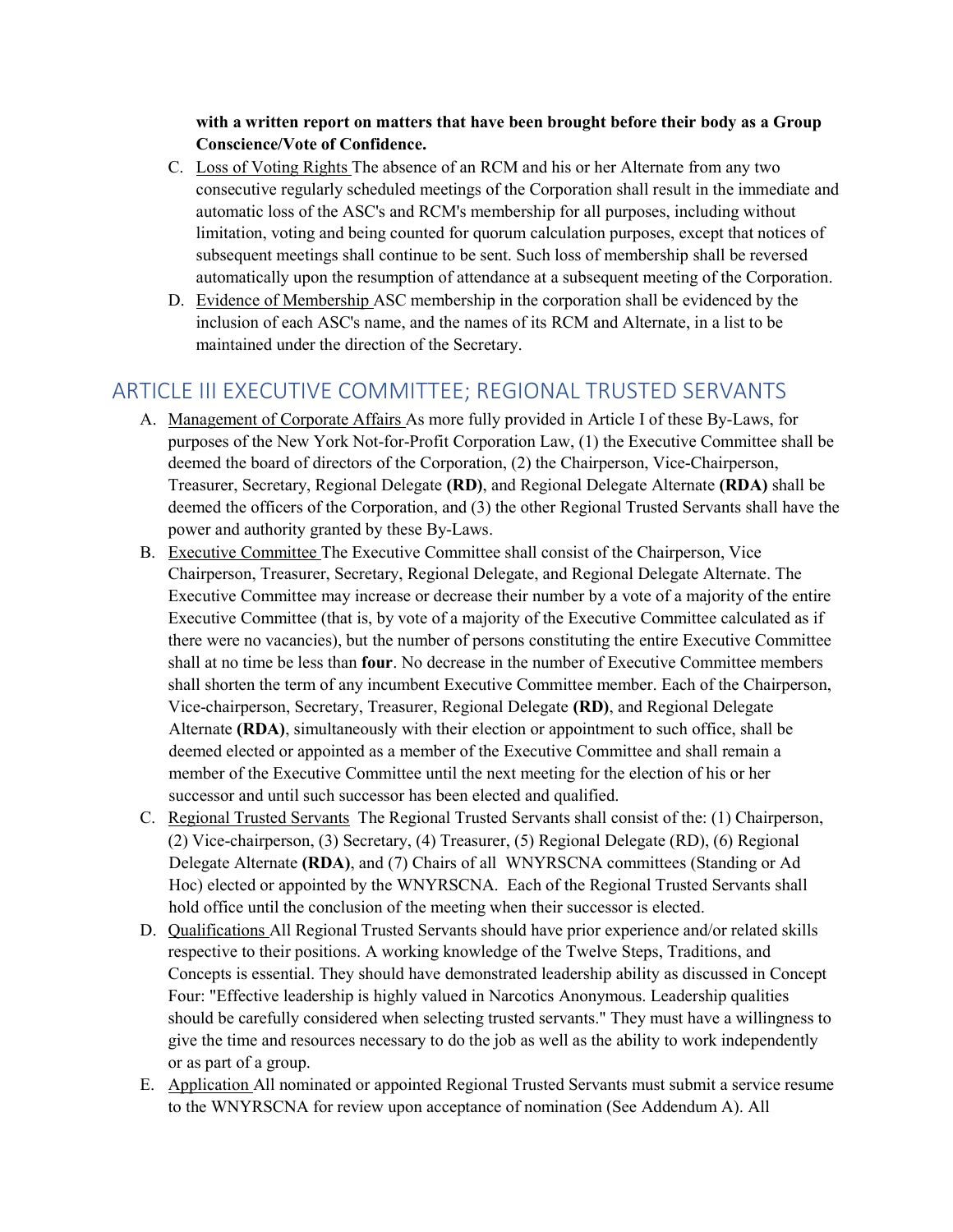nominated or appointed Regional Trusted Servants must agree to the WNYRSCNA Theft Policy upon acceptance of nomination (See Addendum B). All elected and/or appointed Regional Trusted Servants are expected to attend all scheduled RSC meetings. "All completed service resume's and theft policies shall be held in the RSC archives for a minimum of 5 years after the end of the trusted servants term of office."

# ARTICLE IV TERMS OF OFFICE AND DUTIES OF REGIONAL TRUSTED SERVANTS

#### A. Chairperson

It is the duty of the Chairperson of this committee to:

- 1) Open all meetings at the appointed time by taking the chair, calling the meeting to order, and establishing that a quorum is present.
- 2) Announce in proper sequence the business of the day and make available a written agenda to committee members before the beginning of the meeting.
- 3) Recognize members or observers who are entitled to the floor.
- 4) To state and to put to a vote all questions that legitimately come before the committee as a motion, or that otherwise arise in the course of the proceedings, except questions that relate to the Chairperson, and to announce the results of each vote; or if a motion that is not in order is made, to rule it out of order.
- 5) Protect the committee from frivolous or dilatory motions by refusing to recognize them.
- 6) Enforce the rules relating to debate and to order and decorum within the assembly.
- 7) Expedite business in every way compatible with the rights of members and observers.
- 8) Decide all questions or order, subject to appeal unless when in doubt, the Chairperson prefers to submit such a question to the assembly for decision.
- 9) Respond to the inquiries of members relating to parliamentary procedure or factual information bearing on the business of the assembly.
- 10) Authenticate by the Chairperson's signature, when necessary, all acts, orders, and proceedings of the assembly.
- 11) Declare the meeting adjourned when the assembly so votes or, where applicable, at the time prescribed in the program, or at any time in the event of a sudden emergency affecting the safety of those present.
- 12) Conduct correspondence of the Committee, as may be necessary.
- 13) Sign all certified copies of the acts of the Committee.
- 14) Submit a written report to the RSC at all regularly scheduled meetings.
- 15) Submit a proposed budget for the upcoming 12 months at the meeting following their election or appointment.
- 16) Make an annual written report of each year's work.
- 17) Be ex officio a non-voting member of all committees.
- 18) Appoint members to fill any vacant positions of the executive, standing, and/or ad hoc committee chairpersons with majority approval the Regional Trusted Servants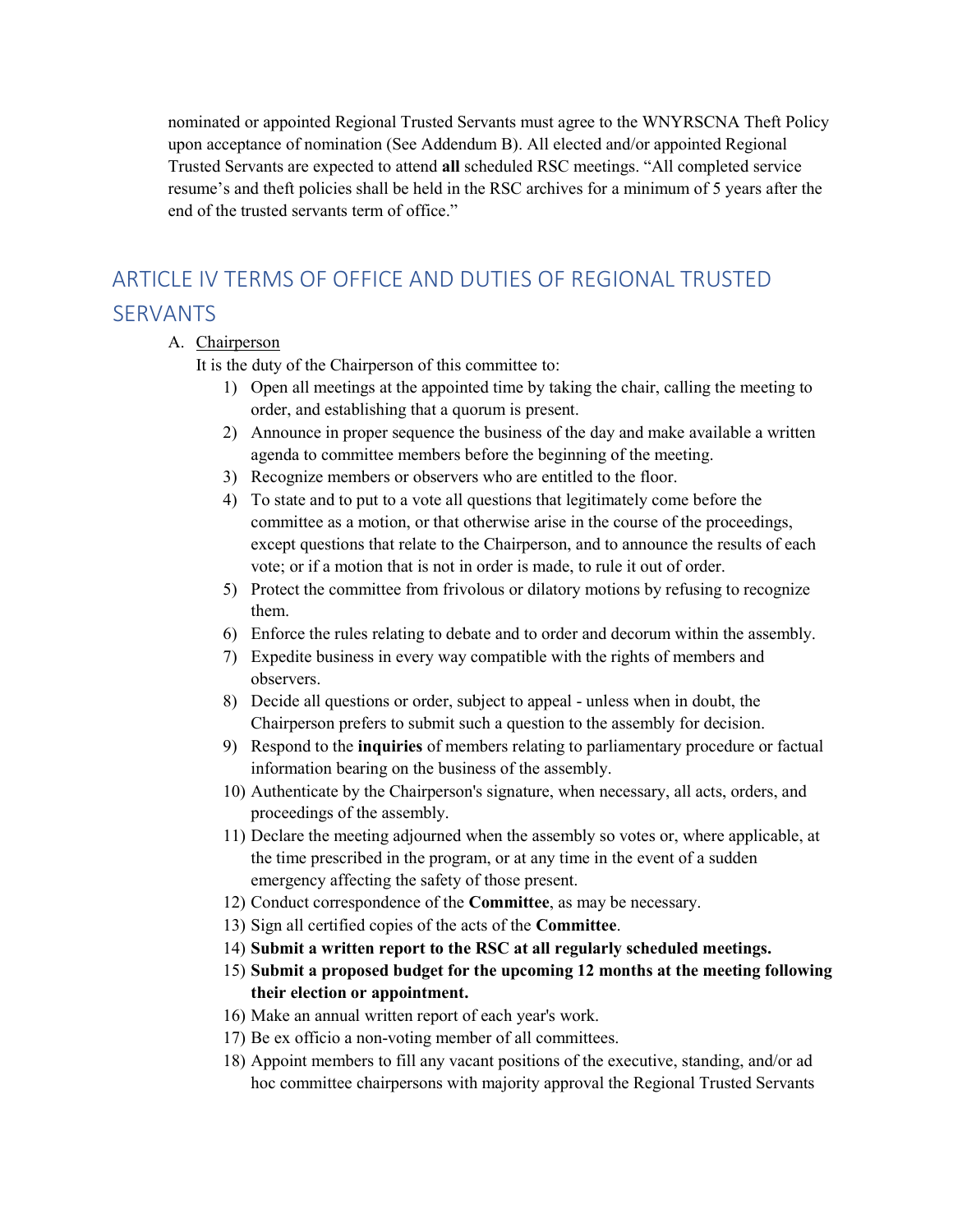- 19) Vote in accordance with the procedures/conduct of order of the RSC, in order to break all ties of votes (without limitations) and settle all votes requiring a two-thirds majority.
- 20) Be a co-signer of the Committee's bank account.
- 21) Provide his or her name, address and other required information to the Internal Revenue Service as required by the provisions of the Internal Revenue Code and rules of the Internal Revenue Service applicable to tax-exempt organizations.
- 22) Must have internet access to Regional email address for receiving minutes and sending reports.

The required clean time for this position is five (5) years continuous abstinence from all drugs. The term of office for this position shall begin at the end of the November meeting and shall continue for a period of twenty-four (24) months.

B. Vice-Chairperson

It is the duty of the Vice-Chairperson of this committee to:

- 1) Perform the Chairperson's duties in the absence of the Chairperson.
- 2) Coordinate the functions of all subcommittees, stays informed of all committee activities, and is available for any committee problems.
- 3) Be ex officio a non-voting member of all subcommittees.
- 4) Contact any regional trusted servants that are not fulfilling the responsibilities and duties of their position and notify all trusted servants that have been removed from office.
- 5) Vote on all Regional business matters.
- 6) Maintain an index of motions made at Regional business meetings.
- 7) Provide his or her name, address and other required information to the Internal Revenue Service as required by the provisions of the Internal Revenue Code and rules of the Internal Revenue Service applicable to tax-exempt organizations.
- 8) Submit a written report to the RSC at all regularly scheduled meetings.
- 9) Make an annual report of the year's work.
- 10) Submit a proposed budget for the upcoming 12 months at the meeting following their election or appointment.
- 11) Must have internet access to Regional email address for receiving minutes and sending reports.
- 12) Be involved in the contract negotiations with the Convention Committee.
- 13) Be a co-signer of the Committee's bank account.

The required clean time for this position is four (4) years continuous abstinence from all drugs. The term of office for this position shall begin at the end of the November meeting and shall continue for a period of twenty-four (24) months.

C. Regional Delegate

It is the duty of the Regional Delegate of this Committee to:

- 1) Work for the good of NA providing two-way communication between the region and all other service bodies.
- 2) Perform Chairperson's duties in the absence of the Chairperson and ViceChairperson.
- 3) Maintain communication with and is available for any problems within the region's areas.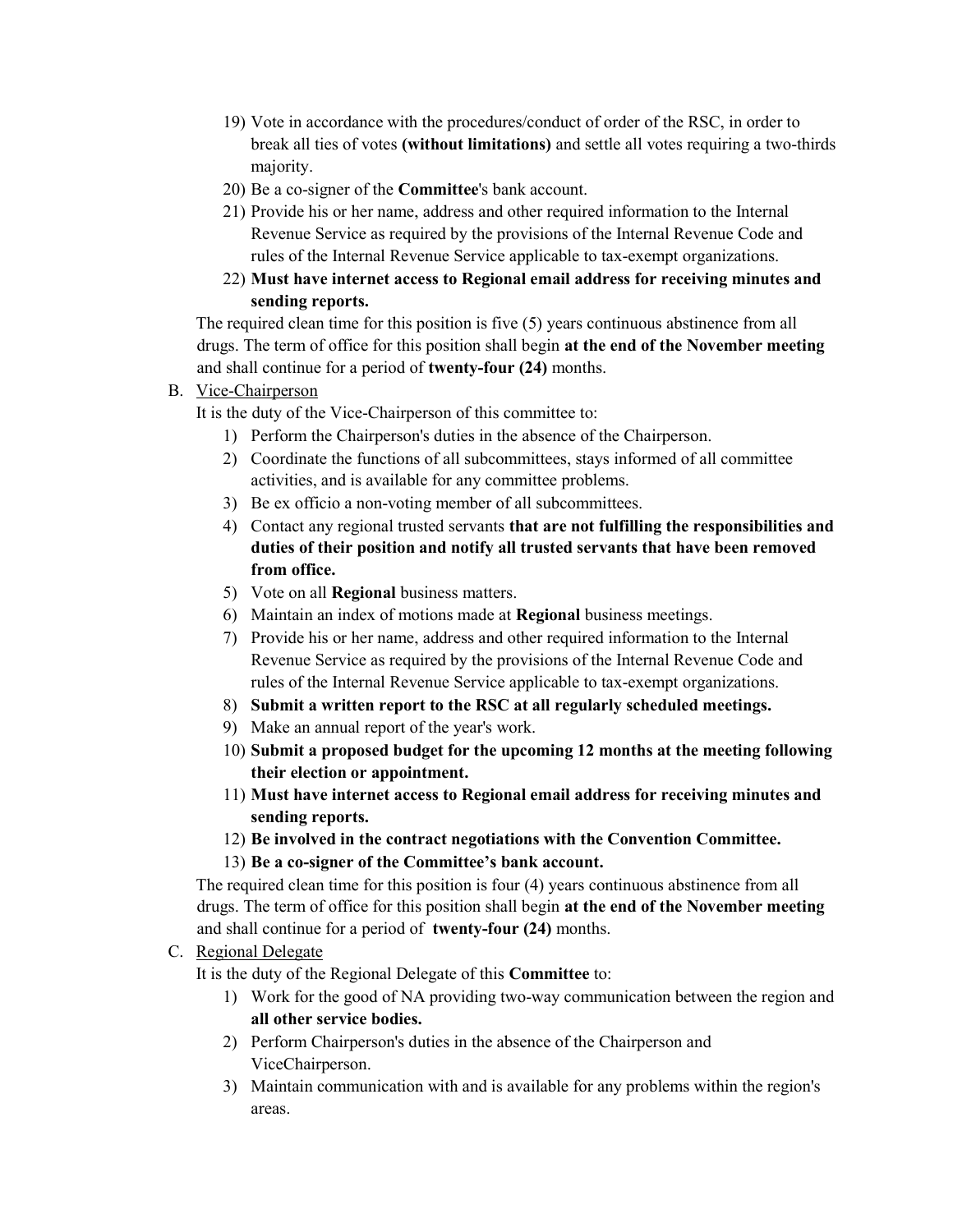- 4) Work closely with the regional officers, committee chairs, and resource people and is a source of information and guidance in matters concerning the Twelve Traditions and Twelve Concepts.
- 5) Represent the RSC at all other service bodies as deemed necessary by the RSC, as the voice of the WNYRSCNA. Carry a vote of confidence from the RSC to vote on items not on the agenda, or where a specific discussion has not been conducted, evaluating each item with the needs of the Fellowship in mind.
- 6) To prepare the region with the Conference Agenda Report ballots for the next meeting of the WSC ninety (90) days prior to that meeting.
- 7) Host a Regional Assembly or meeting as defined in Article V Number 3. By request of any RCM, set up a GSR Assembly in each respective area. A GSR Assembly is not governed by these By-Laws.
- 8) Make a report to the RSC at each regular meeting covering the business of the WSC and the potential impact on the RSC and member ASC's.
- 9) Vote on all Regional business matters.
- 10) Be a co-signer of the Committee's bank account.
- 11) Make an annual report of the year's work.
- 12) Provide his or her name, address and other required information to the Internal Revenue Service as required by the provisions of the Internal Revenue Code and rules of the Internal Revenue Service applicable to tax-exempt organizations.
- 13) Submit a proposed budget for the upcoming 12 months at the meeting following their election or appointment.
- 14) Must have internet access to Regional email address for receiving minutes and sending reports.

The required clean time for this position is five (5) years continuous abstinence from all drugs. Must serve a minimum of one (1) year as RD Alternate. The term of office for this position shall begin at the end of the November meeting and shall continue for a period of twenty-four (24) months.

D. Regional Delegate Alternate

It is the duty of the Regional Delegate Alternate of this Committee to:

- 1) Perform the Regional Delegate duties in the absence of the Regional Delegate.
- 2) Attend all meetings with the RD and represent the RSC, in the absence of the RD, at each meeting of all other service bodies as deemed necessary by the RSC. Carry a vote of confidence from the RSC, in the absence of the RD, at all other service body meetings.
- 3) Coordinate and chair all workshops and/or presentations of the WSC Conference Agenda Report in conjunction with the RD, committees of the RSC, and the member ASC's.
- 4) With the RD, host a Regional Assembly or meeting as defined in Article V Section D Item 3. With the RD and by request of any RCM, set up a GSR Assembly in each respective area. A GSR Assembly is not governed by these ByLaws.
- 5) Provide his or her name, address and other required information to the Internal Revenue Service as required by the provisions of the Internal Revenue Code and rules of the Internal Revenue Service applicable to tax-exempt organizations.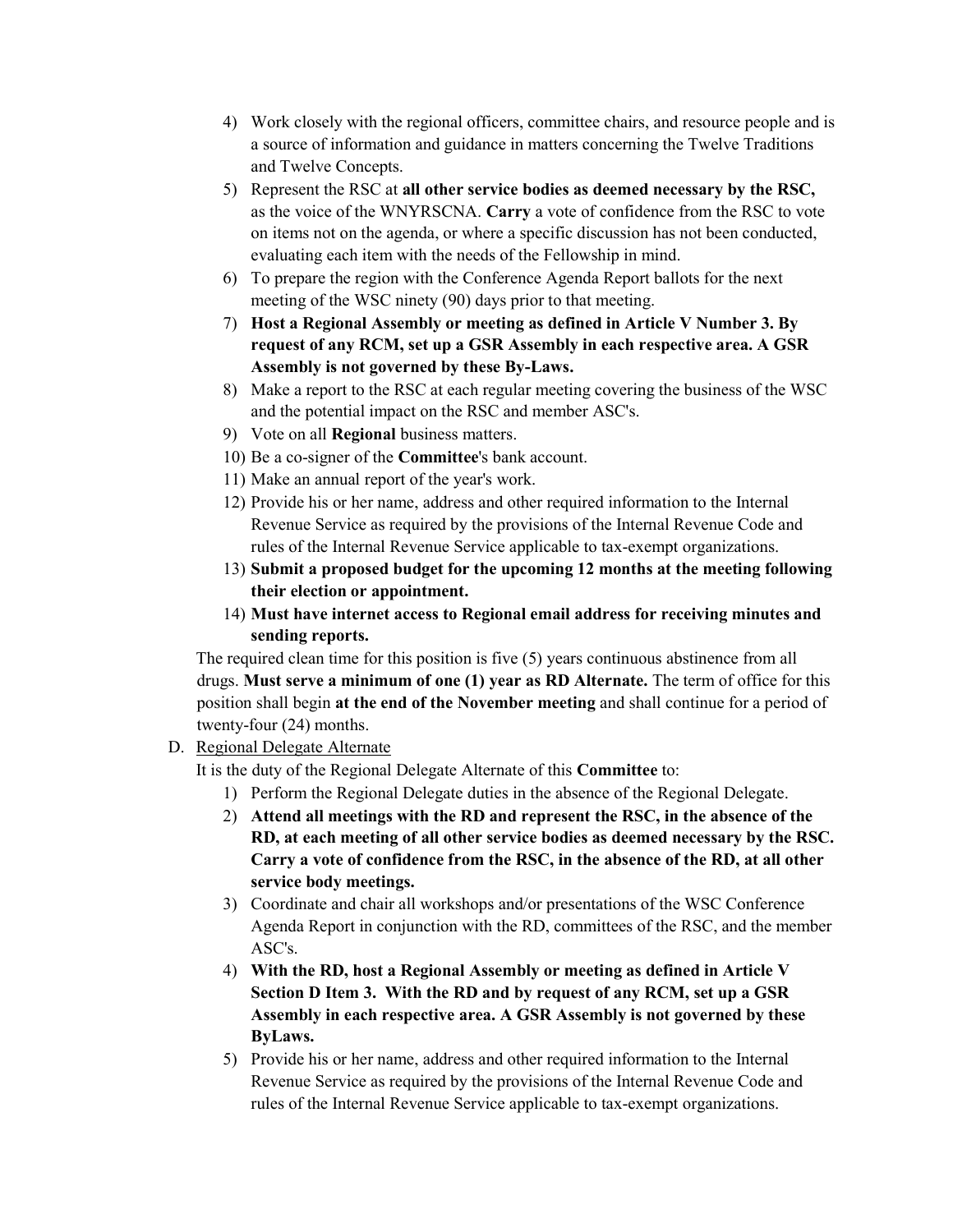- 6) Vote on all Regional business matters.
- 7) Submit a written report at each regularly scheduled meeting.
- 8) Submit a proposed budget for the upcoming 12 months at the meeting following their election or appointment.
- 9) Must have internet access to Regional email address for receiving minutes and sending reports.

The required clean time for this position is four (4) years continuous abstinence from all drugs. The term of office for this position shall begin at the end of the January meeting and shall continue for a period of twenty-four (24) months. The Regional Delegate Alternate assumes the office of the Regional Delegate upon completion of term and a vote of conscience from the Committee.

#### E. Secretary

It is the duty of the Secretary of this Committee to:

- 1) In the absence of the Chairperson, Vice Chairperson, and the Regional Delegate, call the meeting to order and preside until the immediate election of a temporary Chairperson .
- 2) Keep a record of all the proceedings and minutes of the committee.
- 3) Distribute minutes within two (2) weeks after each meeting to elected participants of the WNYRSCNA by email.
- 4) Update guidelines, maintain all current changes, and make readily available updated copies as needed.
- 5) Maintain an up-to-date record of all RSC members and list of members removed from office with date and reason for removal.
- 6) Call the roll at each regular meeting.
- 7) Make available to RSC members documents required for the performance of their duties.
- 8) Send to all current trusted servant son current member list a notice of each special meeting, as directed by the Chairperson.
- 9) Conduct the correspondence of the Committee which is not a function proper to other trusted servants, or to any committee.
- 10) Maintain the RSC's and subcommittee's files and archives.
- 11) Vote on all Regional business.
- 12) Provide his or her name, address and other required information to the Internal Revenue Service as required by the provisions of the Internal Revenue Code and rules of the Internal Revenue Service applicable to tax-exempt organizations.
- 13) Submit a proposed budget for the upcoming 12 months at the meeting following their election or appointment.
- 14) Must have internet access to Regional email address for receiving minutes and sending reports.
- 15) Is responsible to coordinate the retrieval of all mail and keep a record of who has all PO Box keys.

The required clean time for this position is four (4) years continuous abstinence from all drugs. The term of office for this position shall begin at the end of the January meeting and shall continue for a period of twenty-four (24) months.

F. Treasurer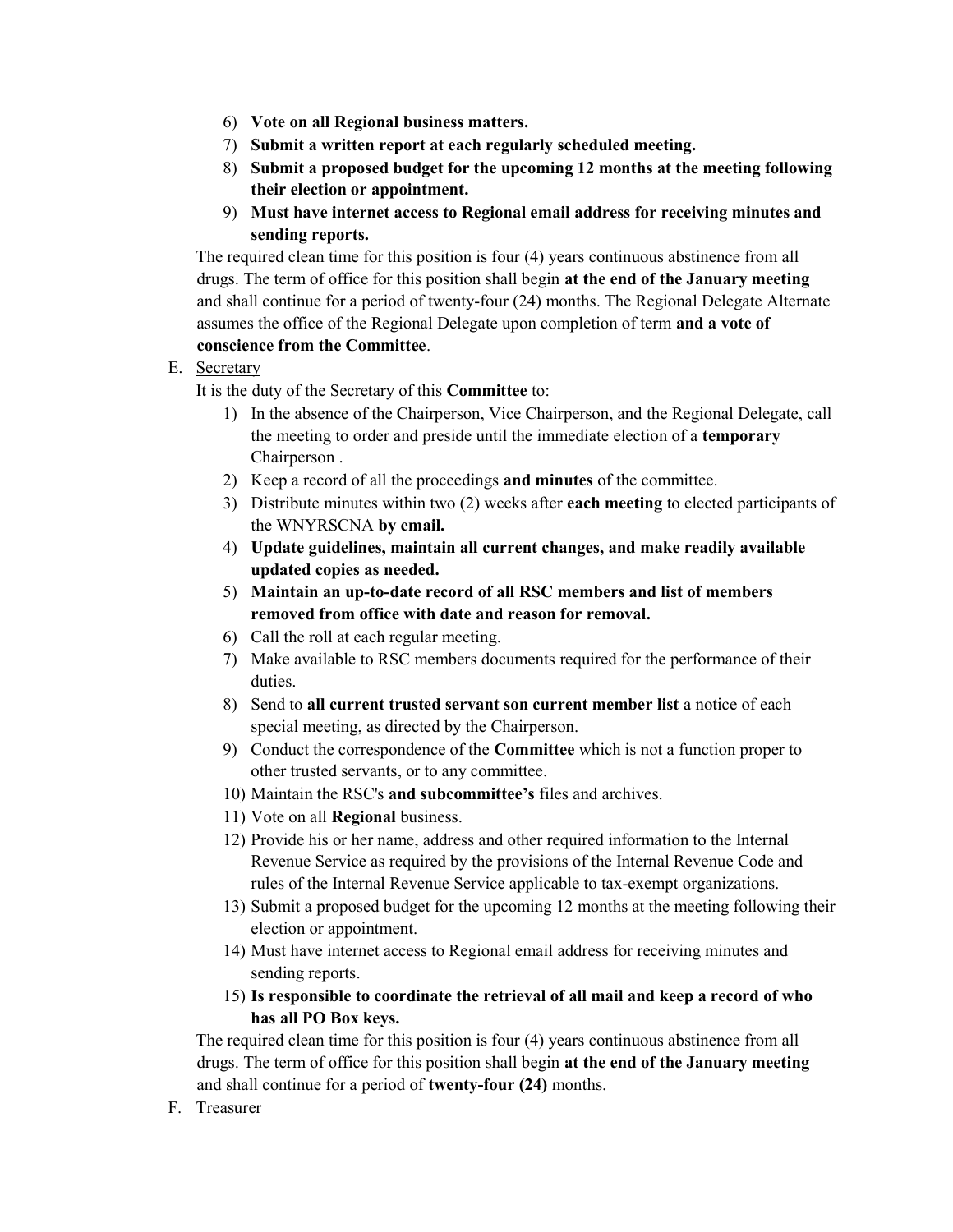It is the duty of the Treasurer of this Committee to:

- 1) Be the custodian of the RSC's funds, not entrusted to other trusted servants or committees.
- 2) Be a co-signer of the RSC's bank account.
- 3) Make a written report of the current and year to date financial status of the RSC at each regular meeting.
- 4) Make a full financial annual report at the January RSC to be audited by an appointed committee.
- 5) Present a closing itemized report to the Committee of all expenses and income to be included in the minutes for each meeting.
- 6) Review the submission and impact of all budgets presented to the RSC for approval.
- 7) Disburse funds as necessary to fulfill the needs of the RSC, monitoring those disbursements to ensure that all requests for funds that are either unbudgeted or exceed budget are put to a vote by the RSC and to advise the Committee of the feasibility of such disbursements.
- 8) Vote on all Regional business.
- 9) Make available for auditing all ledgers, journals, etc., for submittal upon completion of term or whenever the Committee deems necessary.
- 10) Provide his or her name, address and other required information to the Internal Revenue Service as required by the provisions of the Internal Revenue Code and rules of the Internal Revenue Service applicable to tax-exempt organizations.
- 11) Submit a proposed budget for the upcoming 12 months at the meeting following their election or appointment.
- 12) Must have internet access to Regional email address for receiving minutes and sending reports.

The required clean time for this position is five (5) years continuous abstinence from all drugs. The term of office for this position shall begin at the end of the January meeting and shall continue for a period of twenty-four (24) months.

#### G. Public Information Chairperson

It is the duty of the Public Information Chairperson of this Committee to:

- 1) Further the primary purpose of NA in carrying the message of recovery to addicts by informing the public about Narcotics Anonymous.
- 2) Initiate and coordinate actions within the region, ensuring unity and clarity in all PR activities.
- 3) Participate and support in Learning Days and workshops when feasible.
- 4) To hold a minimum of two (2) PR Learning Days per regional year to address and/or work on problems the member areas are experiencing, or to discuss new methods of PR work.
- 5) To hold regular PR subcommittee meetings monthly and additional meetings as needed.
- 6) Perform any other activities that benefit the PR efforts in the WNYRSCNA.
- 7) Maintain communication with the World Board on PR specific issues so that the member areas may be informed of its' activities.
- 8) Support non-NA events which fall within the responsibilities of PR.
- 9) Create and distribute regional meetings list when delegated by the WNYRSCNA.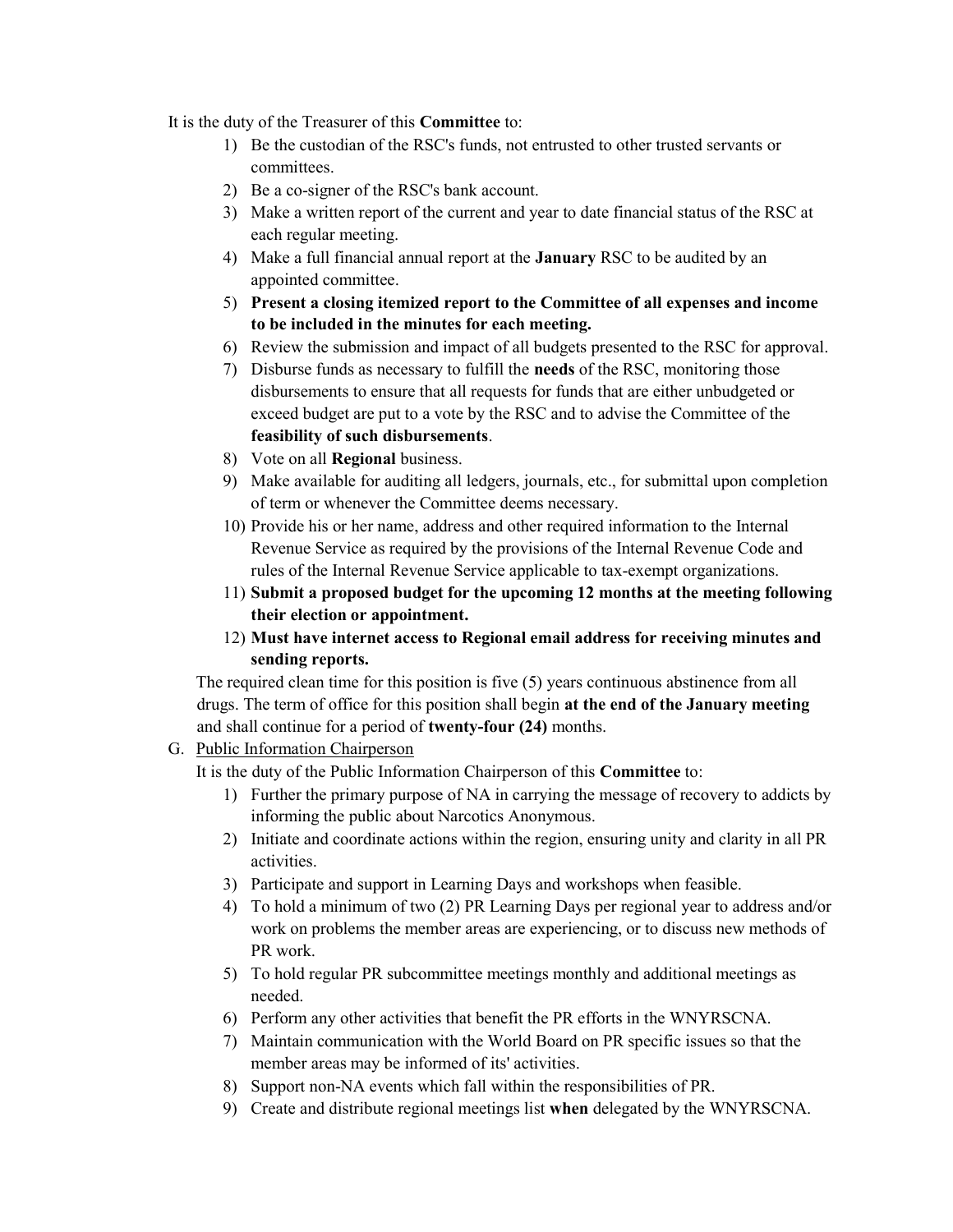- 10) Make a report of the year's work to the RSC at each January RSC meeting.
- 10) Submit a proposed budget for the upcoming 12 months at the meeting following election or appointment.
- 11) Must have internet access to Regional email address for receiving minutes and sending reports

The required clean time for this position is three (3) years continuous abstinence from all drugs. The term of office for this position shall begin at the end of the January meeting and shall continue for a period of twenty-four (24) months.

#### H. H&I Chairperson

It is the duty of the Hospitals and Institutions Chairperson of this Committee to:

- 1) Act as a resource to Areas, groups, and individual members in their efforts to carry the message to addicts who do not have full access to regular NA meetings.
- 2) Provide a forum for Area H&I subcommittees to share their experience, strength, and hope.
- 3) Maintain an updated listing of all Area H&I subcommittees in the WNYRSCNA and the facilities they serve.
- 4) Hold a minimum of one (1) H&I Learning Day each year to address and/or work on problems the member Areas are experiencing, or to discuss new methods of H&I work.
- 5) Maintain communication with World H&I on specific issues so that member areas may be informed of its activities.
- 6) Hold Regional H&I subcommittee meetings as necessary.
- 7) Perform any other activities that benefit the H&I efforts in the WNYRSCNA.
- 8) Make a final report of the year's work at the August RSC meeting.
- 9) Make a report of the year's work to the RSC at each January RSC meeting.
- 10) Submit a proposed budget for the upcoming 12 months at the meeting following election or appointment.
- 11) Must have internet access to Regional email address for receiving minutes and sending reports

The required clean time for this position is three (3) years continuous abstinence from all drugs. The term of office for this position shall begin at the end of the January meeting and shall continue for a period of twenty-four (24) months.

#### I. Website Chairperson

It is the duty of the Website Chairperson of this committee to:

- 1) Coordinate the functions of all subcommittees for listing on the website, stays informed of all committee activities, and consult when scheduling conflicts arise.
- 2) Conduct correspondence of the Committee, as may be necessary.
- 3) Vote on all Regional business matters.
- 4) Post on website all updated meeting schedules, events, minutes and any other information that will further our primary purpose in a timely manner.
- 5) Make sure all bills and expenses needed to keep the website running properly get paid on time to make sure service is not interrupted.
- 6) Submit a written report to the RSC at all regularly scheduled meetings.
- 7) Make an annual written report of each year's work.
- 8) Must have necessary computer, technological and website development skills necessary to perform the duties of the position.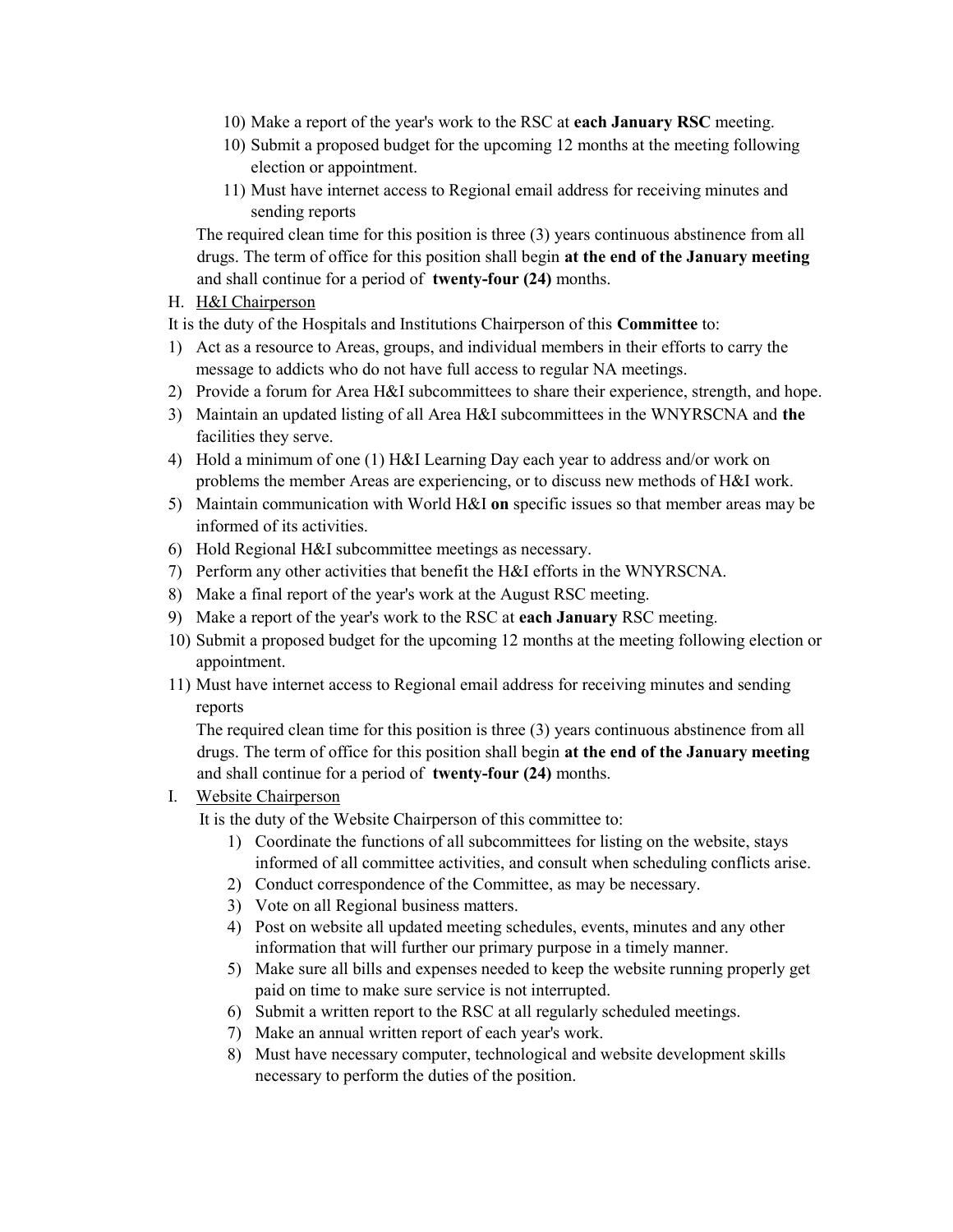The required clean time for this position is five (5) years continuous abstinence from all drugs. Must have a working knowledge of website design. The term of office for this position shall begin at the end of the November meeting and shall continue for a period of twenty-four (24) months.

#### J. Convention Chairperson

It is the duty of the Convention Chairperson of this Committee to:

- 1) Further the primary purpose of NA in carrying the message of recovery to addicts by developing and implementing a convention for the WNYRSCNA.
- 2) Coordinate the development and controls the implementation of the Regional Convention.
- 3) Promptly request any seed capital necessary for initial expenses.
- 4) Maintain financial records and committee minutes and make such documents available upon request.
- 5) Upon finalization of the convention, ensure the prompt return of all proceeds, merchandise, financial records, and any other items belonging to the WNYRSCNA.
- 6) Submit a detailed written report of all subcommittee and executive committee activities including all expenditures and income at each regularly scheduled meeting.
- 7) Make a report of the year's work to the RSC at each January RSC meeting.
- 8) Must have internet access to Regional email address for receiving minutes and sending reports.
- 9) Submit the Convention Committee's recommendation for the next year's Convention Chair at the July meeting.
- 10) All facility contracts shall be brought to the Regional body for review and approval. The required clean time for this position is five (5) years continuous abstinence from all drugs. The term of office for this position shall begin in the month of November and shall continue for a period of twentyfour (24) months or until the finalization of all aspects of the convention.
	- K. Committee Vice-Chairpersons

All committee chairpersons are encouraged to work with and train a vice-chairperson to help maintain the continuity of service in the position. The duties of the vice-chairpersons are to:

- 1) Help in the internal working of the committee.
- 2) Fulfill the chairperson's responsibilities in his or her absence on a temporary basis. The required clean time for these positions are the same as the Chair's clean time requirement for the committee on which they serve. The term of office for this position shall begin at the end of the January meeting and continue for a period of twenty-four (24) months.
- L. ADHOC Committee Chairperson

Some responsibilities of the WNYRSCNA are fulfilled by ADHOC Committees. Each committee is formed for a specific task or objective, and dissolved after the completion of the task or achievement of the objective. Each ADHOC Committee Chair is elected by the WNYRSCNA or appointed by the Chairperson to:

- 1) Keep informed through manuals, bulletins, newsletters, or other available information when relevant.
- 2) Take time to keep in regular contact with the chairpersons of corresponding Area committees providing support when appropriate.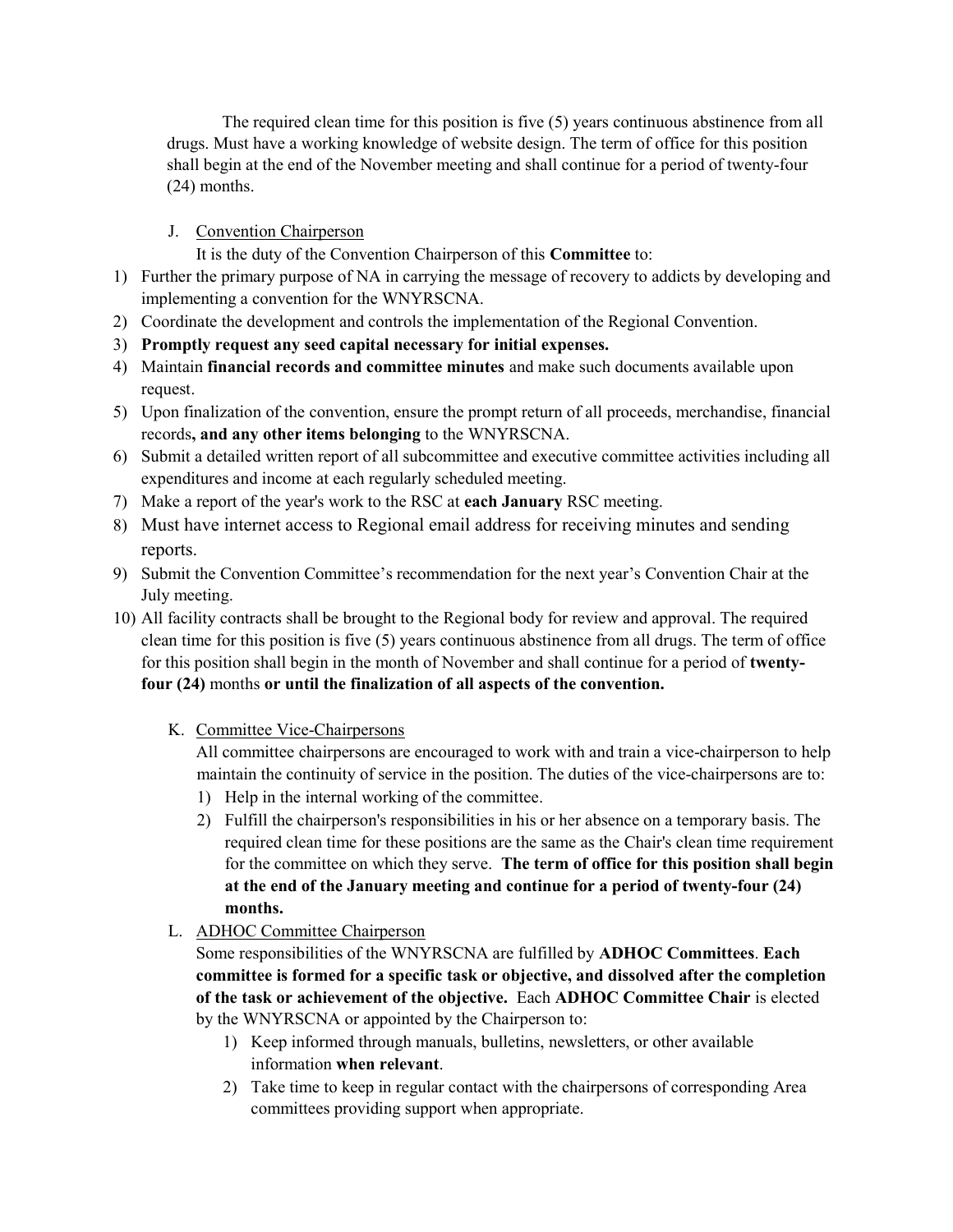- 3) Conduct sharing sessions and workshops around the region (when necessary).
- 4) Submit a written report at each regularly scheduled meeting and a final report upon completion of their assignment.
- 5) Must have internet access and an email address for receiving minutes and sending reports.

The suggested clean time for these positions is three (3) years continuous abstinence from all drugs.

### ARTICLE V MEETINGS

- A. Types of Meetings This **Committee** shall have or sponsor three types of meetings: Regular, Special (emergency), and Regional Assembly. Each of these types of meetings shall be described later in this Article.
- B. Permitted Attendance All RSC meetings shall be closed to the public unless specifically approved by the Committee. They are open to any member of Narcotics Anonymous. Anyone may speak at RSC meetings provided they have been asked to be recognized by a Regional Trusted Servant and granted the floor by the Chairperson.
- C. Attendance All RCMs and their Alternates are expected to attend. All elected and/or appointed Regional Trusted Servants are required to attend regularly scheduled RSC meetings.
- D. Call, Notice and Order of Business
	- 1. Regular Meetings Regular meetings of the RSC will be held on the third (3rd) Saturday of the month. The time and place of the meetings are to be fixed by the Executive Committee. The order of business for the RSC, unless changed by majority vote or at the discretion of the chairperson, will be as follows:
		- a) Open Meeting
			- 1) Serenity Prayer
			- 2) Reading of page XVI of the Basic Text
			- 3) 12 Traditions/12 Concepts
			- b) Roll Call
			- c) "Set up next Regional meeting."
			- d) Establish quorum
			- e) Mail Box
			- f) Review/Approval of previous meeting's minutes
			- g) Opening Treasurer Report
			- h) Secretary report
			- i) Regional Chairperson Report
			- j) Regional Vice-chairperson Report
			- k) Regional Delegate/Regional Delegate Alternate Reports
			- l) Subcommittee Reports (As determined by Chairperson)
			- m) Ad Hoc Committee Reports
			- n) Area Reports
			- o) Nominations/Elections
			- p) Old Business
			- q) New Business
			- r) Closing Treasurer's Report/Balance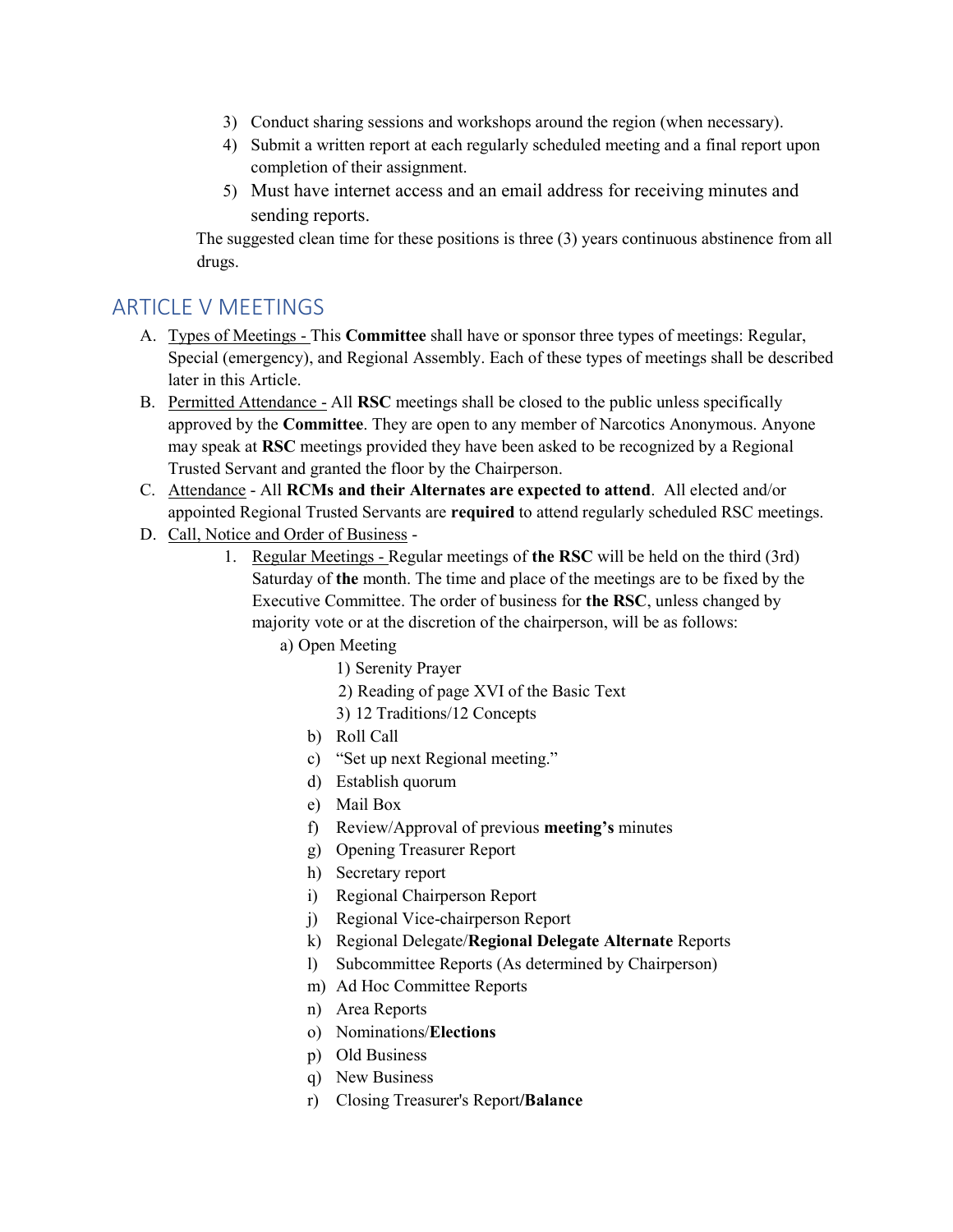s) Closing

- 2. Special Meetings Emergency or special meetings of the RSC may be called by the Chairperson or Acting Chairperson and shall be called upon the written request of (i) any three (3) of the RCMs or the Regional Trusted Servants of the RSC. The purpose of the meeting shall be stated in the notice of the meeting. No business other than that which was specifically stated in the notice shall be conducted. Notice of each meeting shall be given verbally and in writing electronically not less than 10 or more than 50 days before the date of the meeting. The notice shall state the place, date and hour of the meeting, the purpose or purposes for which the meeting is called and indicate that the notice is being issued by or at the direction of the person calling the meeting.
- 3. Regional Assembly Prior to the World Service Conference (WSC), the RD and RDA will sponsor a meeting or meetings at which all the Group Service Representatives (GSRs) within the geographic boundaries of the RSC are invited to discuss and generate a regional conscience on the issues in the Conference Agenda Report facing the fellowship as a whole. The Regional Assembly is intended:
	- a. To give the RD and the RDA the opportunity to communicate directly with the groups through their GSR's;
	- b. To allow the RD and RDA to carry an accurate conscience to the WSC; and
	- c. To give confidence to the RD and RDA to vote on items not on the agenda or where a specific discussion has not been conducted.
- 4. Other meetings At the request of any RCM the RD and RDA shall set up a GSR Assembly and/or workshop in the respective area.

#### E. Voting and Voting Rights

- 1. Matters for Vote Typically, there are two types of voting while conducting Old and New Business:
	- (a) Group Conscience. It is the intent of the RSC that matters pertaining to group conscience must have a clear direction from the member Area Service Committees. Therefore, a group conscience vote requires a two-thirds (2/3) majority of all eligible RCMs or Alternates, whether present or not. In order to carry any group conscience vote, two-thirds (2/3) of the eligible RCMs or Alternate voting members must vote in favor of the motion.
	- (b) Regional Business. Matters of regional business require a simple majority of the Regional Trusted Servants.
- 2. Voting Rights In order to conduct business as described above, there are three types of participants in meetings of the RSC with the following voting rights:
	- (a) Each ASC shall have one vote which shall be cast by such ASC's RCM or RCM Alternate.
	- (b) Regional Trusted Servants (as described in Article I Section D), member ASCs and the Executive Committee vote on regional business.

Observers may participate in any and all discussions on matters before the RSC, as defined in Article V Section B, but have no voting rights.

F. Quorum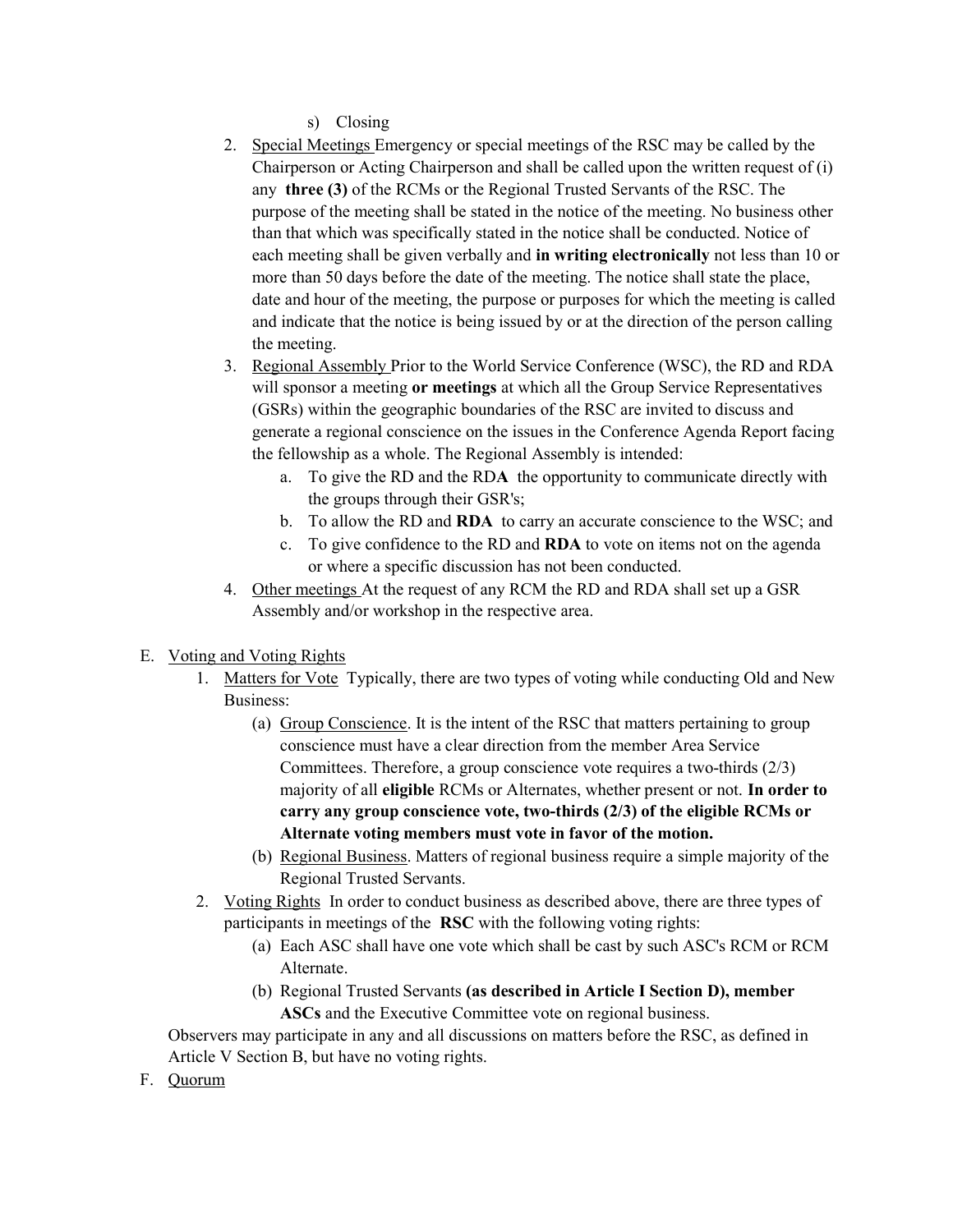- 1. Quorum requirements for the RSC shall be defined as two thirds (2/3) of Regional trusted servants as defined in section C of Article III and fifty percent (50%) of the ASC's.
- 2. The Chairperson determines at the start of the Regional meeting when a quorum is present.
- 3. If an ASC has lost voting rights as per Article II, the quorum shall be determined as if that ASC is not a member of the Corporation.
- 4. If an ASC has lost their voting rights, they will not be included in future quorum calculations that they are absent from until they have attended 2 consecutive regular RSC meetings. They will be included in quorum calculations that they are present for.
- 5. If a quorum is not present, the meeting may be opened and normal activities may proceed; however, no votes shall be taken unless quorum is re-established by the Chairperson.
- G. Motions and Seconds
	- 1. Generally Except as provided below, motions for consideration of the RSC must be submitted, in writing, prior to the commencement of Old Business. All motions must be seconded. Motions from the floor may be considered by the Chairperson, if relevant and pertaining to specific business at hand and providing consideration of the motion will not impede the reasonable conduct of business before the committee. While it is the intent of the RSC to be informal and open to discussion of all interested parties, motions concerning procedure and business conduct will be taken from the floor, and if found to be relevant by the chair, will take precedence over the business at hand.
	- 2. For Particular Matters The procedure for the making of motions and the required seconds depend upon the two types of business requiring votes, as follows:

(a) Group Conscience matters may be submitted by any Regional Trusted Servant and seconded by a member RCM or Alternate. Motions being submitted as a result of a member area group conscience require no second and must be presented in writing with supporting documentation of that area's conscience (such as area minutes). (b) Regional business matters may be submitted by any Regional Trusted Servant. Motions that pertain directly to the business of a committee or trusted servant do not require a second. All other motions require a second from any Regional Trusted Servant.

(c) It is the responsibility of the Chairperson to ensure the intent of these By-Laws and to state unequivocally before each vote the type of vote being taken and the members who have or **do not have** voting rights for the type of business being conducted.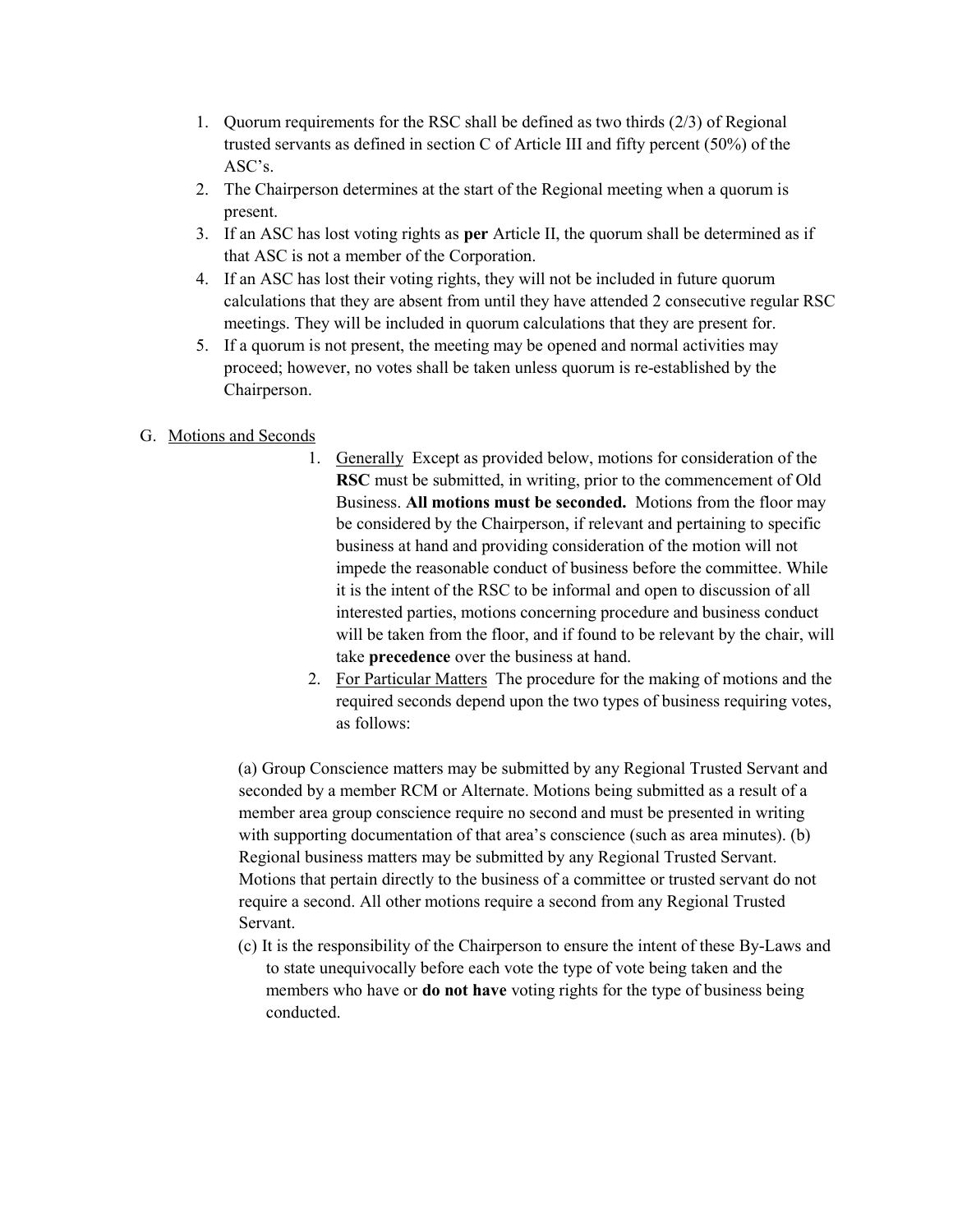# ARTICLE VI ELECTIONS AND APPOINTMENTS OF REGIONAL TRUSTED SERVANTS

- A. Nominations are to be opened and received at the RSC two meetings prior to any regular election.
- B. Nominations can be made by any NA member who has been granted the floor by the Chair. Nominations need not be seconded.
- C. No member shall be considered for nomination or appointment for any Regional position if they have been removed from service for theft or misappropriation of NA funds at any level of service within the last ten (10) years.
- D. Elections of Regional Trusted Servants are made by written ballot. Appointments are made by the Chairperson.
- E. All nominees must be present at the time of their nomination and election in order to be elected to a position at the RSC.
- F. All nominees shall be required to fill out the RSC service resume. See Addendum A.
- G. All nominees shall be required to read and agree to the WNYRSCNA Theft Policy. See Addendum B.
- H. No Regional trusted Servant may hold more than one service position at the RSC.
- I. In the event of a vacated office, temporary assignments may be made by election or by appointment of the Chairperson until the next regularly scheduled election.
- J. Newly elected Regional trusted Servants assume their new position at the end of the current RSC, although outgoing Regional Trusted Servants shall fulfill their responsibilities.
- K. Elections for all positions listed in Article IV will be held in January with the exception of the Convention Chairperson whose election is held in November. All nominations will open two meetings prior to the election.
- L. A nominee shall have the required clean time for a service position by the date they will take office, not the date that they are nominated."

# ARTICLE VILREMOVAL OF REGIONAL TRUSTED SERVANTS

- A. Dismissal
	- 1. Any Regional Trusted Servant will be immediately dismissed for the following reasons: a) Loss of abstinence.
		- b) Absence from two (2) consecutive meetings without a written report or attendance by representative.
		- c) Absence from three (3) meetings within any 12 month period with or without out a report or representative. The only exception to this pertains to RD/RD Alternate when fulfilling their duties as defined in these By-Laws.
		- d) Arriving 30 minutes late to three (3) regularly scheduled meetings within any 12 month period
		- e) Violation of Addendum B WNYRSCNA Theft Policy.
	- 2. Except where dismissal is automatic any Regional trusted Servant may be removed from his or her position by a two-thirds (2/3) majority vote in accordance with Article V, Section G for the following reasons:
		- a) Conviction of a felony during their service term.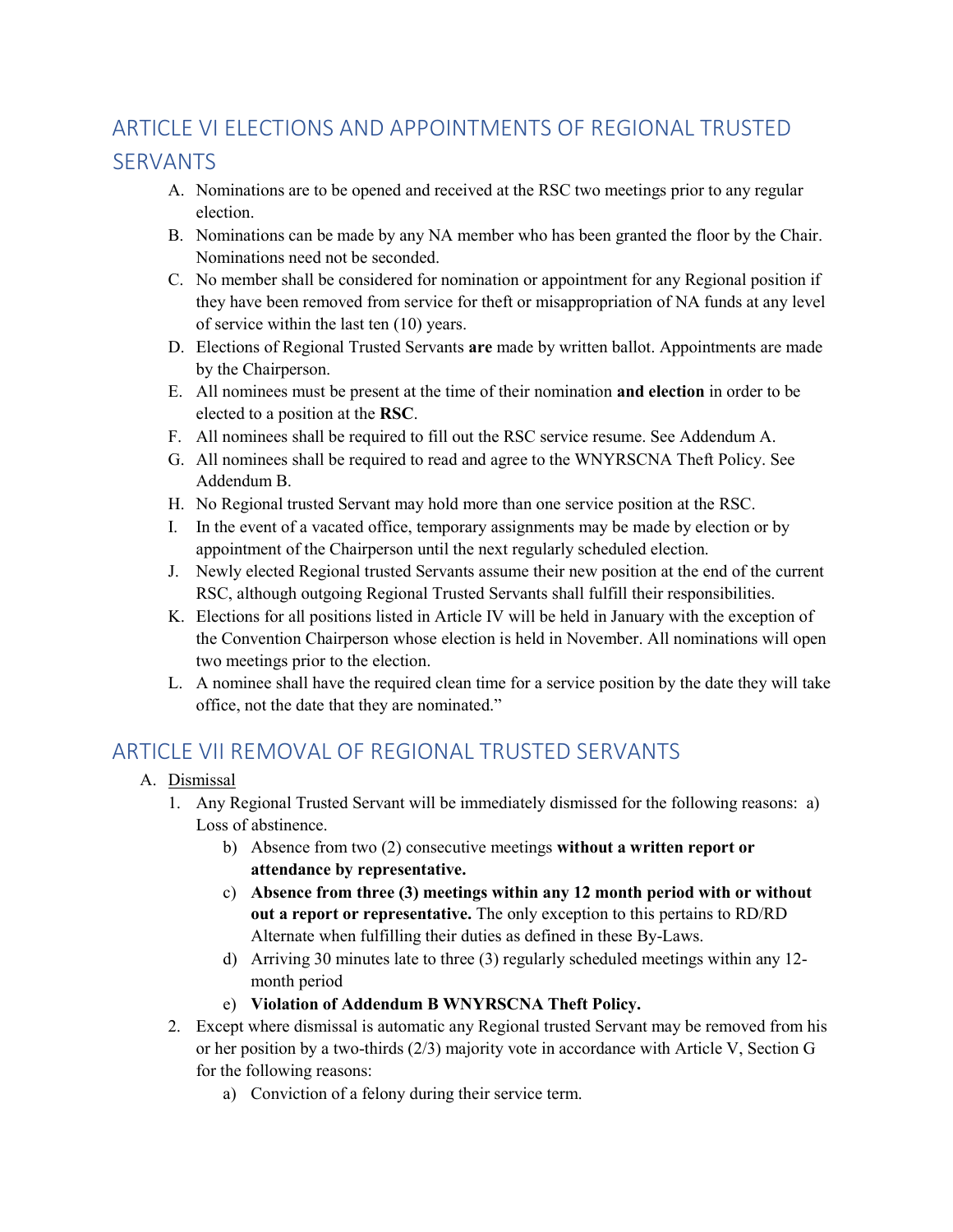- b) Non-fulfillment of the duties of their position. (Finished as of 6/15/13)
- 3. Any Regional Trusted Servant dismissed before completion of their term shall not be eligible for nomination or appointment to any Regional position for a period of two (2) year.
- 4. Any Regional Trusted Servant dismissed due to theft and/or misappropriation of NA funds at any level of service shall not be eligible for nomination or appointment to any Regional position for a period of ten (10) years from the completion of restitution in accordance with the WNYRSCNA Theft Policy. See Addendum B.

#### B. Resignation

- a. Any Regional Trusted Servant may resign from his or her position at any time.
- b. All resignations shall be submitted to the RSC in writing.
- c. In order to maintain continuity of service and reasonable transition, it is suggested that the resignation be submitted at least one (1) regular meeting in advance.
- d. Any other Regional Trusted Servant resigning before completion of his or her term shall not be eligible for nomination or appointment to any WNYRSCNA position for a period of one (1) year.

## ARTICLE VIII FINANCIAL AND RELATED MATTERS

A. With exception of the Convention Committee funds, all funds accumulated from Area contributions and other NA sources shall be maintained in a bank account general fund with separate bookkeeping of individual committee funds, subject to disbursement by the Regional Treasurer for paying obligations. All income from activities of the RSC shall be applied to the maintenance, expansion or operation of the lawful activities of the RSC.

B. All expenditures made by the RSC shall be paid by check.

- C. All checks shall be required to have two (2) signatures: that of the Treasurer and one of the following:
	- a) Chairperson
	- b) Vice-Chair
	- c) Regional Delegate
- D. In the event a check is made payable to one of the authorized signers of the bank account, the payee shall not be authorized to sign said check, and another authorized signature shall be required.
- E. No regular expenditure shall be made from the treasury without receipt or itemized listing of accountability.
- F. All motions requiring new monetary expenditures require a two-thirds (2/3) majority vote of the Regional Trusted Servants.
- G. The Treasurer shall make available all ledgers, journals, etc. for auditing upon completion of their term, or whenever the Committee deems necessary. H. The fiscal year shall begin January 1st.
- I. All WNYRSCNA funds will be handled through a consistent checking account and all checks shall be written at the regularly scheduled meeting unless otherwise directed the Committee.
- J. A typed monthly report with accurate committee accounts shall be provided by the RSC Treasurer for inclusion in the minutes.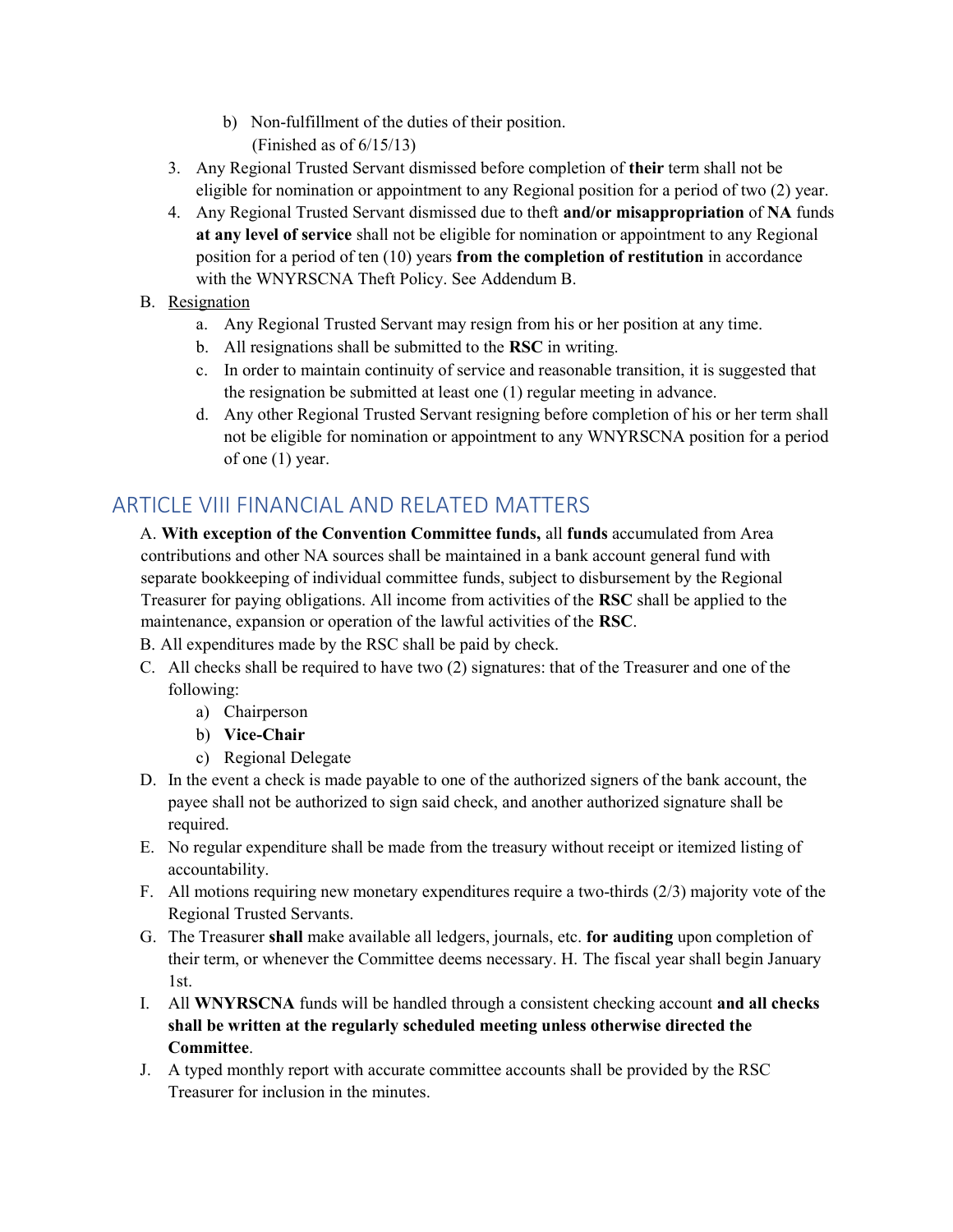- K. Committee chairs shall create a yearly budget with an itemized breakdown based upon past expenses and future goals for approval by the RSC at the meeting following their election or appointment.
- L. The RSC Treasurer shall compile all budget information into an overall annual budget to be made available to any Regional Trusted Servant upon request.
- M. The RSC approved annual budget will serve as a guide for disbursal of funds.
- N. All requests for monetary disbursements shall be subject to review by the RSC.
- O. The RSC Treasurer will create a prudent reserve after compiling all budgeted information from committees. Any funds exceeding this prudent reserve shall be donated to the WSC upon review of the RSC budget.
- P. Funds shall be disbursed from the RSC Treasurer to Regional trusted Servants, who must provide receipts accounting for all funds received. Unused funds will be returned to the RSC general account at the meeting following the approved disbursement.
- Q. In the event that there should ever be a lack of funds to sufficiently meet the budgeted expenses, the priority of the expenses will be in the following order, unless otherwise required by law: a) Meeting room rent
	- b) PO Box rental
	- c) Secretary expenses
	- d) All other accounts as proposed to the RSC for approval.
- R. All checks the WNYRSCNA receives will be deposited within one (1) week.
- S. In the case of NSF checks the Treasurer will make one effort in writing and a follow-up phone call to contact the check writer to make an attempt to reconcile the returned check and any associated fees.
- T. Written or electronic ledgers and journals will always be maintained.
- U. All members of this Regional Trusted Servants are subject to the WNYRSCNA Theft Policy. See Addendum B.
- V. No loans shall be made by the Corporation to any member of the Corporation. No member of the Corporation shall receive, directly or indirectly, any type of salary compensation from the Corporation.
- W. No member of the Corporation shall be an interest, directly or indirectly, in any contract for furnishing services or supplies, unless authorized by a majority vote of the membership not including the vote of the interested member.
- X. The tax exempt number can only be used by the Region and its subcommittees.

### ARTICLE IX BY-LAWS AMENDMENTS

- A. Any proposed amendment to these By-Laws must be presented to the WNYRSCNA in writing at least two (2) months in advance of the November regular meeting. "Voting shall take place during the regular November meeting."
- B. Any amendment to these By-Laws requires a two-thirds affirmative vote of the eligible ASCs as described in Article V, Section E to approve the proposed amendment.
- C. Any approved amendments to these By-Laws shall go into effect at the meeting following their approval.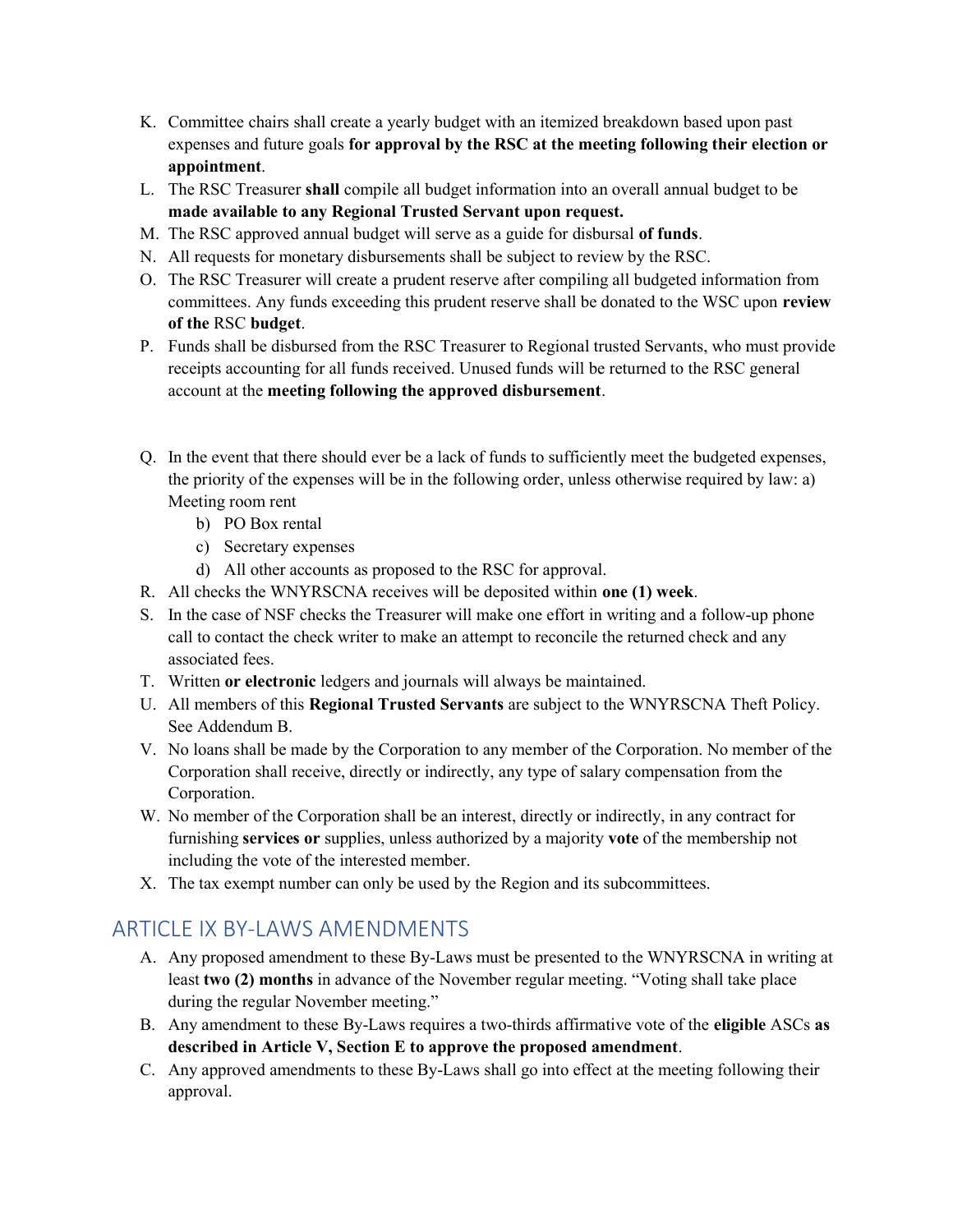D. Notwithstanding the foregoing, any requirement of these By-Laws may be waived in a particular instance, and only for such particular instance, by the same vote that would be required to amend the By-Laws with respect to such requirement. No waiver of any particular requirement of these By-Laws shall be deemed a continuing waiver of such requirement or an implied waiver of any other requirement of these By-Laws. No waiver may be made if such waiver would cause the Corporation to violate any applicable law, contract or other obligation of the Corporation.

### ADDENDUM A

 $\overline{\phantom{a}}$ 

 $\overline{\phantom{a}}$ 

# NA SERVICE RESUME (Please Print Legibly in Black Ink)

| Name:    | Clean Date: |
|----------|-------------|
| Address: | Phone:      |
|          |             |

Please list all the group, area, region, and world service position you've held that you consider relevant to the position to which you have been nominated. Please include the positions served within the past five years and approximate dates of service for each position.

If you have not completed a term or have been removed from a service in the last five years, please explain.

What resources do you believe you can bring to the position to which you were nominated?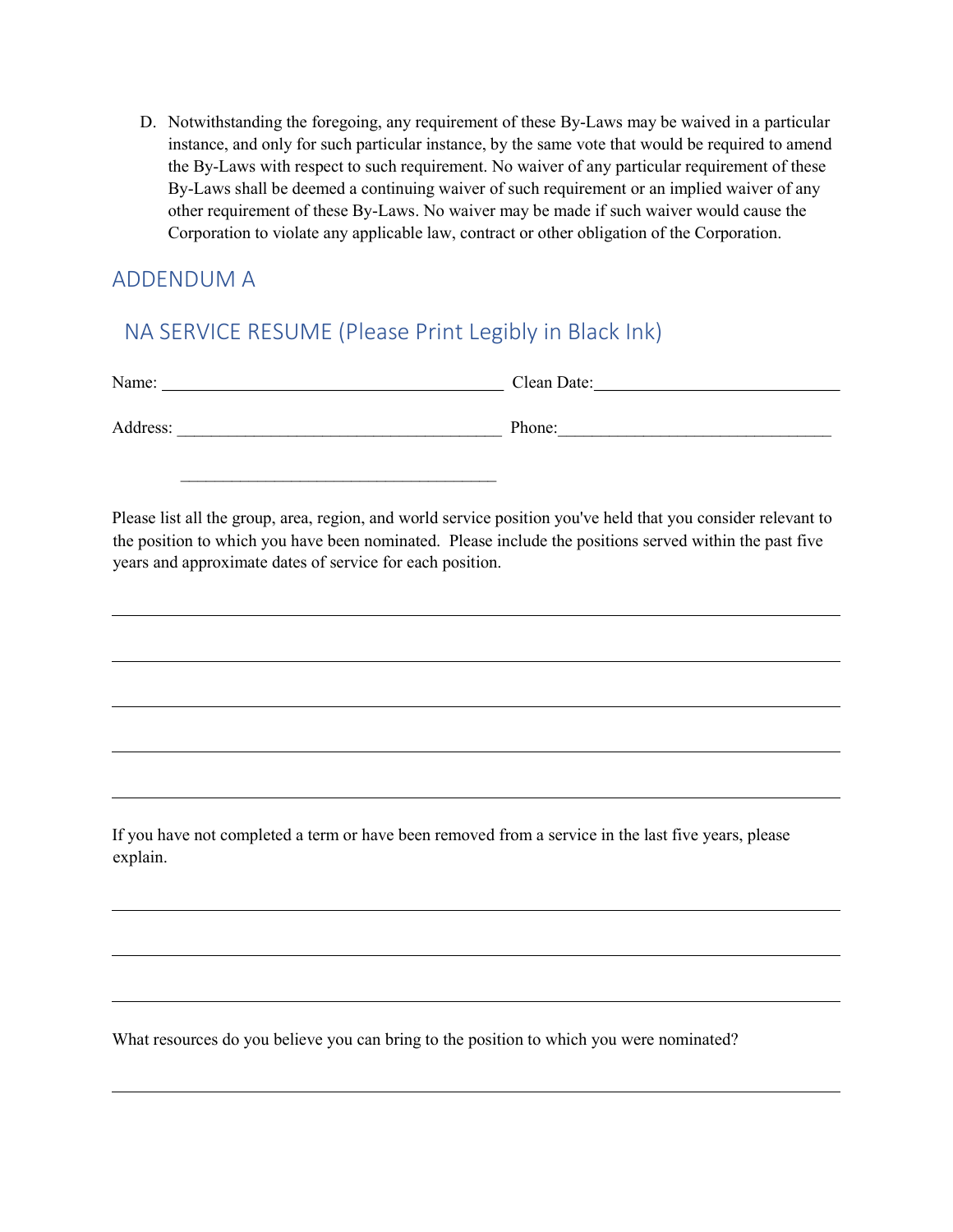#### NA SERVICE RESUME

# (Page 2)

 $\overline{a}$ 

 $\overline{a}$ 

 $\overline{\phantom{a}}$ 

 $\overline{\phantom{a}}$ 

What life experiences (i.e., school, work, volunteer, etc.) have you had that you believe will help you served in the position to which you are nominated?

\_\_\_\_\_\_\_\_\_\_\_\_\_\_\_\_\_\_\_\_\_\_\_\_\_\_\_\_\_\_\_\_\_\_\_\_\_\_\_\_\_\_\_\_\_\_\_\_\_\_\_\_\_\_\_\_\_\_\_\_\_\_\_\_\_\_\_\_\_\_\_\_\_\_\_\_\_\_\_\_\_\_\_\_\_

Have you read the Accountability Statement (Addendum B) and are you willing to make the necessary commitment?

Please include any other information you consider relevant.

Signature: Date: Date: Date: Date: Date: Date: Date: Date: Date: Date: Date: Date: Date: Date: Date: Date: Date: Date: Date: Date: Date: Date: Date: Date: Date: Date: Date: Date: Date: Date: Date: Date: Date: Date: Date: D

ADDENDUM B